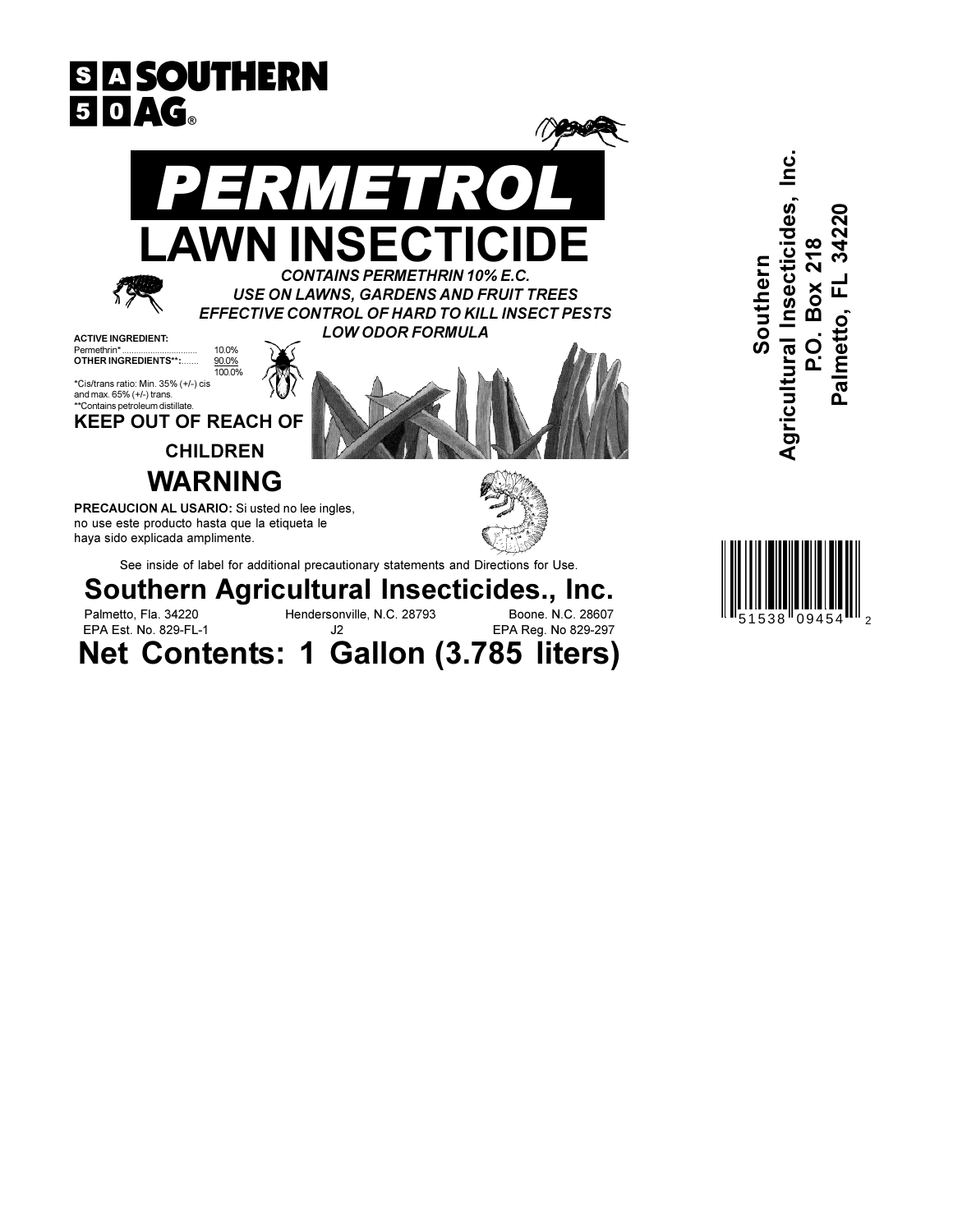### **FIRST AID**

IF ON SKIN or CLOTHING: Take off contaminated clothing. Rinse skin immediately with plenty of water for 15-20 minutes. Call a poison control center or doctor for treatment advice.

IF SWALLOWED: Contact a physician or Poison Control center immediately. Drink promptly a large quantity of skim milk, egg whites or gelatin solution, or, if these are not available, large quantities of water. Do not induce vomiting unless under physician's care. Avoid alcohol. Do not out and the product in the authority and consider control of the control of the control of the anglost of the p<br>The anything by mouth to an unconscious or convulsing person.<br>IF INHALED: Move person to fresh air. If person

to-mouth if possible. Call a poison control center or doctor for treatment advice.

if in EYES: Hold eye open and rinse slowly and gently with water for 15-20 minutes. Remove contact lenses, if present, after the first 5 minutes, if it is a statement of the first 5 minutes. then continue rinsing eye. Call a poison control center or doctor for treatment advice.

NOTE TO PHYSICIAN: Contains petroleum distillate - vomiting may cause aspiration pneumonia.

Have the product container label with you when calling a poison control center or doctor, or going for treatment.

In case of Medical emergencies or health and safety inquiries or in case of fire, leaking or damaged containers, information may be obtained by calling 1-800-334-7577.

### PRECAUTIONARY STATEMENTS Hazards To Humans & Domestic Animals

WARNING: Causes skin irritation and moderate eye injury. Do not get on skin or clothing. Prolonged or frequently repeated skin contact may cause allergic reactions in some individuals. Harmful if inhaled. Avoid breathing vapor and spray mist and contact with eyes. Wash thoroughly with soap and water after handling. Remove contaminated clothing and wash be shirt, long pants, socks, shoes and chemical resistant gloves. Spray with the wind to your back. Do not spray on windy days. Do not allow children or pets to go onto treated area until the treated areas such as grass or soil has dried.

#### **Environmental Hazards**

This product is highly toxic to bees exposed to direct treatment on blooming crops or weeds. Do not apply this product or allow it to drift to blooming crops or weeds while bees are actively visiting the treatment area. This product is extremely toxic to fish. To protect the environment, do not allow pesticide to enter or run off into storm drains, drainage ditches, gutters or surface waters. Applying this product in calm weather when rain is not predicted for the next 24 hours will help to ensure that wind or rain does not blow or wash pesticide off the treatment area. Rinsing application equipment over the treated area will help avoid run off to water bodies or drainage systems. Apply this product only as specified on this label. **Physical or Chemical Hazards** 

Do not use or store near heat or open flame

# **DIRECTIONS FOR USE**

It is a violation of Federal law to use this product in a manner inconsistent with its labeling.

Not for use on plants being grown for sale or other commercial use, or for commercial seed production or for research purposes. Do not water the treated area to the point of run-off. Do not make applications during rain.

All outdoor applications must be limited to spot or crack-and-crevice treatments only, except for the following permitted uses; (1) Treatment to soil or vegetation around structures, (2) Applications to lawns, turf and other vegetation, (3) Applications to building foundations, up to a maximum height of 3 feet. Other than applications to building foundations, all outdoor applications to impervious surfaces such as sidewalks, driveways, patios, porches and structural surfaces (such as windows, doors and eves are limited to spot and crack-and-crevice applications only.

#### HOW TO MIX AND APPLY

Mix the recommended amount of SA-50 Permetrol per gallon (3.79 liters) of water and apply in accordance with the directions below. Food utensils such as teaspoons or measuring cups should not be used for food purposes after use with pesticides. Where appropriate, measure the area to be treated by measuring the length and width then multiply to determine the square footage of the area. Apply SA-50 Permetrol as a coarse spray with a pump-up or other type of hand-held sprayer. When mixing, fill the sprayer with half of the water first and then measure and add the appropriate amount of SA-50 Permetrol followed by the remaining water. Thorough spray coverage is necessary, but avoid spray run-off.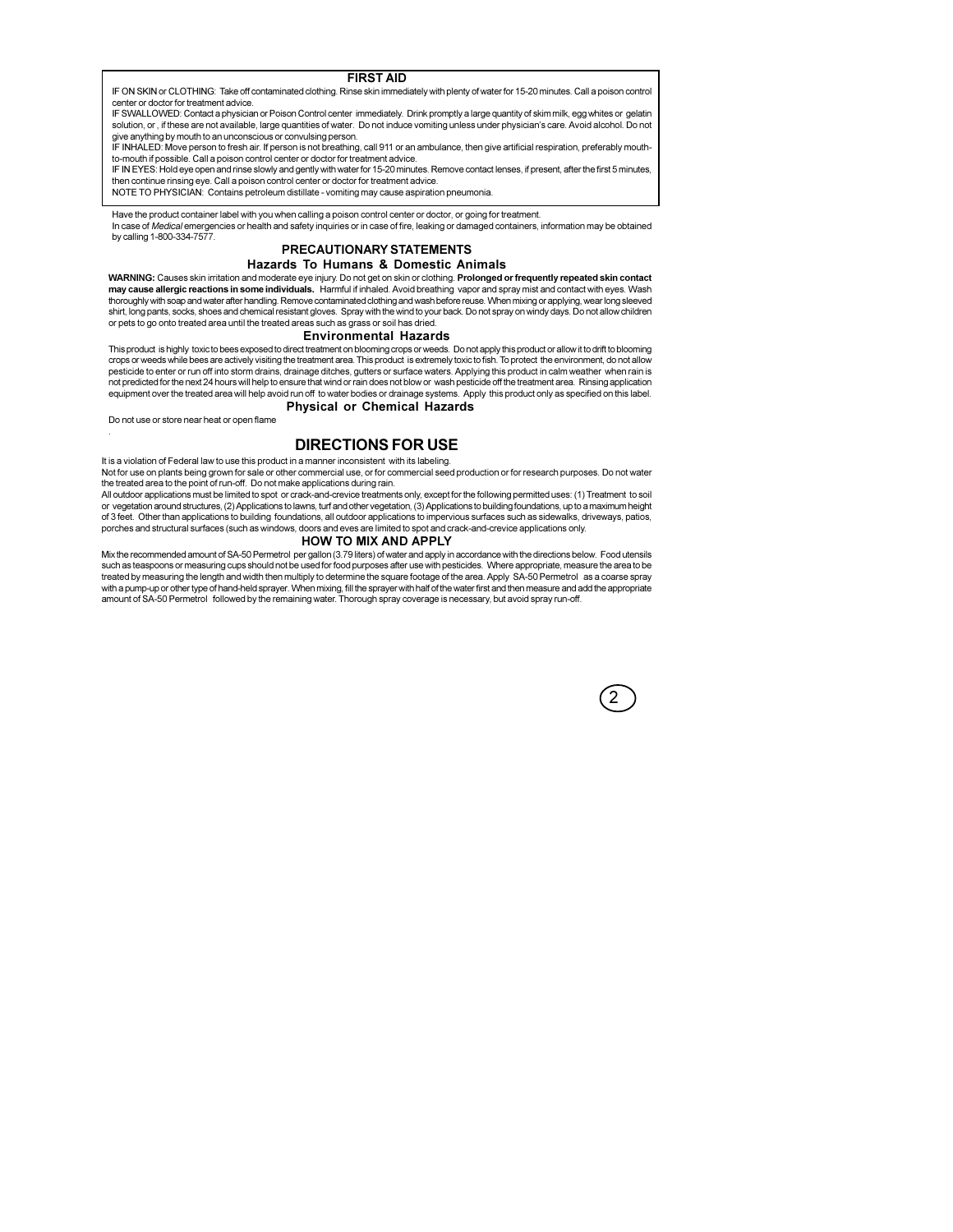### **ORNAMENTAL PLANTS**

For use on ornamental plants, mix SA-50 Permetrol with water in the following manner: Water

Permethrin 10%

given.

1/3 teaspoon (2 ml) 1 1/3 teaspoon (7 ml)

net successive the mark of the methrin 10% than recommended, as this may cause some plant injury. Use this dilution unless other instructions are NOTE: Do not use more SA-50 Permethrin 10% than recommended, as this may cau

1 Quart 1 Gallon (3.79 L)

#### **CONTACT AND RESIDUAL SPRAY:**

Apply a diluted spray of SA-50 Permetrol . Use sufficient spray to obtain full coverage of all foliage. HOUSE PLANTS: To protect plants in indoor landscaping, spray directly on insects to kill leafrollers, armyworms, cutworms, cabbage worms on chrysanthemums; fungus gnats on velvet plants. Spray as directed above to control aphids, armyworms, Japanese beetles, leafminers, leafrollers, mealvburs. scales. spider mites. spring cankerworms. exposed thrips and whitef

| Ageratum        | English Ivy      | Poinsettia            |
|-----------------|------------------|-----------------------|
| Ardisia         | Fuchsia          | Portulaca             |
| Aster           | Gladiolus        | Pothos                |
| Azalea          | Grape Ivv        | <b>Praver Plant</b>   |
| Baby's breath   | <b>Hypoestes</b> | <b>Purple Passion</b> |
| Begonia         | M                | Rabbits foot fern     |
| Birds-nest fern | Juniper          | Rose                  |
| Bleeding heart  | Lily             | Schefflera            |
| Carnation       | Marigold         | Snapdragon            |
| Chrysanthemum   | Orchid           | Snake Plant           |
| Coleus          | Palm             | Statice               |
| Crown of Thorns | Pansy            | <b>Velvet Plant</b>   |
| Cockscomb       | Piperomia        | Verbena               |
| Cyclamen        | Petunia          | Zinnia                |
| Dracaena        | Philodendron     |                       |
| Dumbcane        | Piggy-back plant |                       |

Remove infested plants from living areas prior to application. Spray plants outside in an area not likely to be occupied by children or pets (particularly fish). When leaves dry, plants can be returned to original location.

Use with care on ferns, palms and fuchsia. As with all plants listed above, especially carnations, chrysanthemums and roses, there exists a wide variety of species and cultivars and therefore, a wide variety of susceptibility to injury. To ascertain possible phytotoxicity, spray a few plants as described above, wait 24 species and cultivars and therefore, a wide variety of su hours and check for possible injury.

Repeat applications may be necessary to control Citrus Blackflies on non-bearing citrus; Adult Japanese beetles on roses. OUTDOOR ORNAMENTALS: Use 11/3 teaspoon (7 ml) of SA-50 Permetrol in one gallon of water

CONTACT AND RESIDUAL SPRAY - Apply a finished spray of SA-50 Permetrol. Use sufficient spray to obtain full coverage of all foliage. Spray in the late afternoon or evening when the temperature ranges from 50° F to 85° F an

4 to 8 days. SA-50 Permetrol application can be made up to the day of collection.

Spray as directed above to control Aphids, Cicadas, Corn Earworms, Fall Cankerworms, Inchworms, Leafminers, Leafrollers, Mealybugs, Bagworms, Spider Mites, Exposed Thrips and Whiteflies on the following plants:

| Ageratum         | Gladiolus   | Pea shrub         |
|------------------|-------------|-------------------|
| Arizona Cypress  | Gold bells  | Petunia           |
| Aster            | Hypoestes   | Philodendron      |
| Azalea           | M           | Poinsettia        |
| Begonia          | Lilac       | Rhododendron      |
| Coleus           | Marigold    | Rose              |
| Common ninebark  | Mock Orange | Snapdragon        |
| Common Snowberry | Nannyberry  | Taxus             |
| Elm              | Orchid      | <b>Wax plants</b> |
| Exacum           | Palm        | Weeping fig       |
| Euonymous        | Pans        | Zinnia            |
|                  |             |                   |

English Ivy

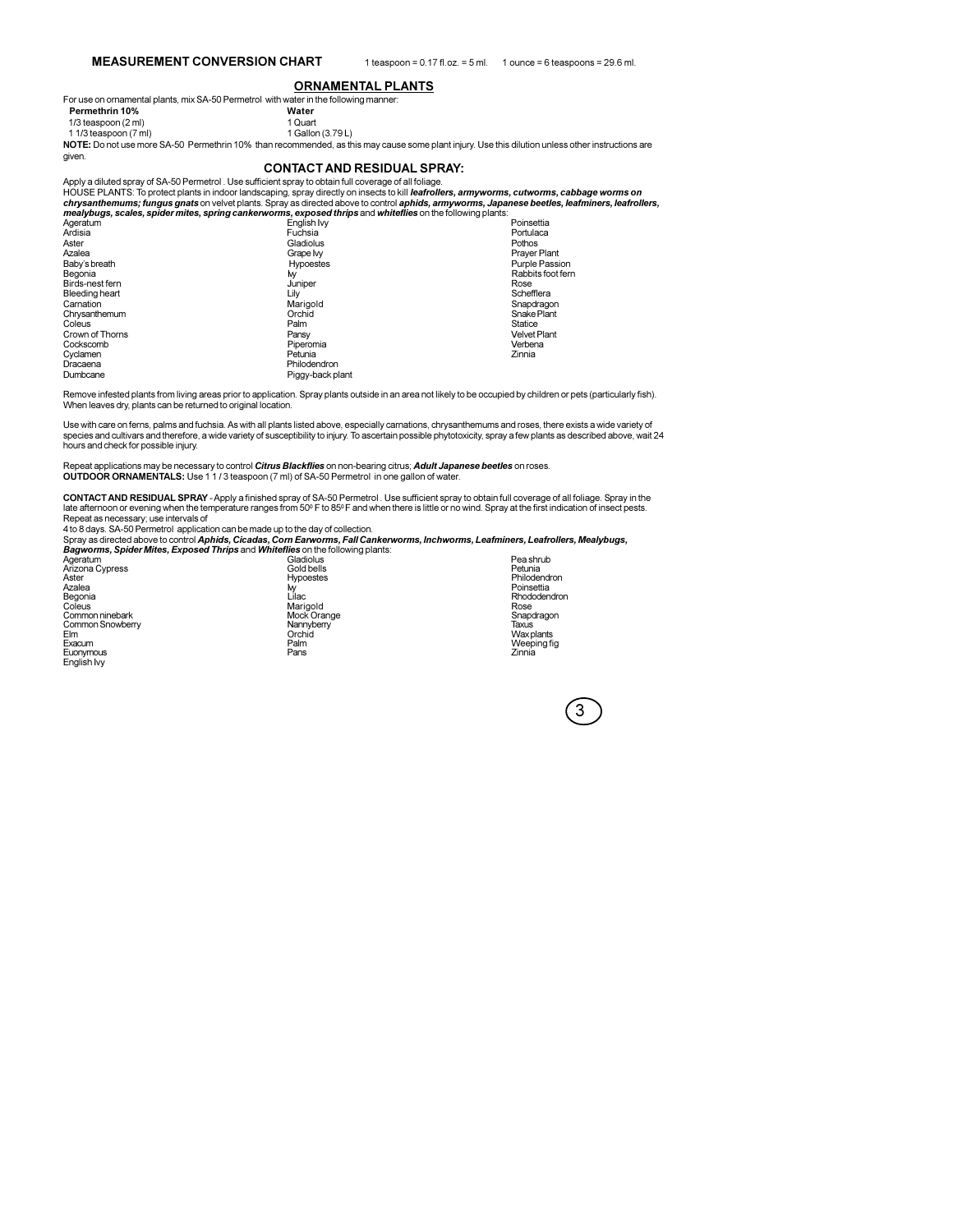FOR ORNAMENTAL TREES GROWN AROUND THE HOME: Use sufficient spray to obtain full coverage of all foliage. Avoid heavy wetting. Use to control: pine moths, pine needle miners, pine beetles and needle scales on pine; budworms on conifers; oakworms on oak; fall webworms on cherry, elm and honeysuckle; aphids on tulip poplar; citrus black flies

on non-bearing citrus; tussock moths on Douglas and grand firs; leafminers on birch; elm leaf beetle and elm spanworms on elms.

TO KILL TENT CATERPILLARS: Application should be made when caterpillars are young and tents are first noticed. For best results, apply in the late afternoon or evening when caterpillars have returned to their tents. Mix 2.5 fl. oz. (74 ml) of this product in one gallon (3.79 L) of water. Wet tents with spray on all sides. A few caterpillars may be seen escaping from the tent, however, they should die within several hours.

## TICKS (Lone Star, Bear, Black Legged), FLEAS, CRICKETS and EARWIGS:

For treatment of localized infestations of these insects in outdoor areas where there are weeds or bushy non-crop areas. Mix 6.5 fl. oz. (192 ml) of SA-50<br>Permetrol in one gallon of water (12/3 fl. oz. or 49 ml per quart)

# **LAWN APPLICATIONS**

For control of Ants (including foraging fire ants - aids in the control), Armyworms, Chinch bugs, Crickets, Cutworms, Japanese Beetle<br>Grubs, Grasshoppers, Mole Crickets and Sod Webworms, consult the following chart.<br>DILLIT

| <b>PESIS</b>                                         | <b>DILUTION</b>                         | <b>REMARKS</b>                                                                                                                      |
|------------------------------------------------------|-----------------------------------------|-------------------------------------------------------------------------------------------------------------------------------------|
| Armyworms Mole crickets                              | 7 tsp/10 gal water/1000 ft <sup>2</sup> | For surface feeders (armyworms,                                                                                                     |
| Cutworms Sod webworm                                 | (35 ml/38 L water/93m <sup>2</sup> )    | cutworms, chinch bugs, sod webworms),                                                                                               |
| Chinch buas                                          |                                         | delay watering or mowing for 24 hours.                                                                                              |
| Japanese beetle grubs                                |                                         | For subsurface feeders (Japanese beetle grubs,<br>mole crickets), irrigate with 1/4 inch of water<br>immediately after application. |
| Crickets                                             | 3 tsp/3 gal water/1000 ft <sup>2</sup>  | For best results, delay watering or mowing                                                                                          |
| Grasshoppers<br>Ants (including for aging Fire Ants) | (15 ml/11.4 L water/93m <sup>2</sup> )  | for 24 hours after treatment.                                                                                                       |

Lawns should be no taller than 3 inches (7.6 cm) at time of application. Slightly more water may be used as long as the amount of product per area is as listed above. For heavy infestations, repeat application after two weeks.<br>Also for control of cutworms on dichondra and Irish moss. Use as directed above for lawns.

## **VEGETABLE APPLICATIONS**

(For Backyard Vegetable Gardens Only): Prepare SA-50 Permetrol as directed in the following chart. Use 0.25 gallons (1 quart) of finished spray per 110 square feet.  $\sim$ .<br>Sederation attache 4.00% Pilottere Use Pete Flutch

| 2 |
|---|
|   |
|   |
|   |
|   |

4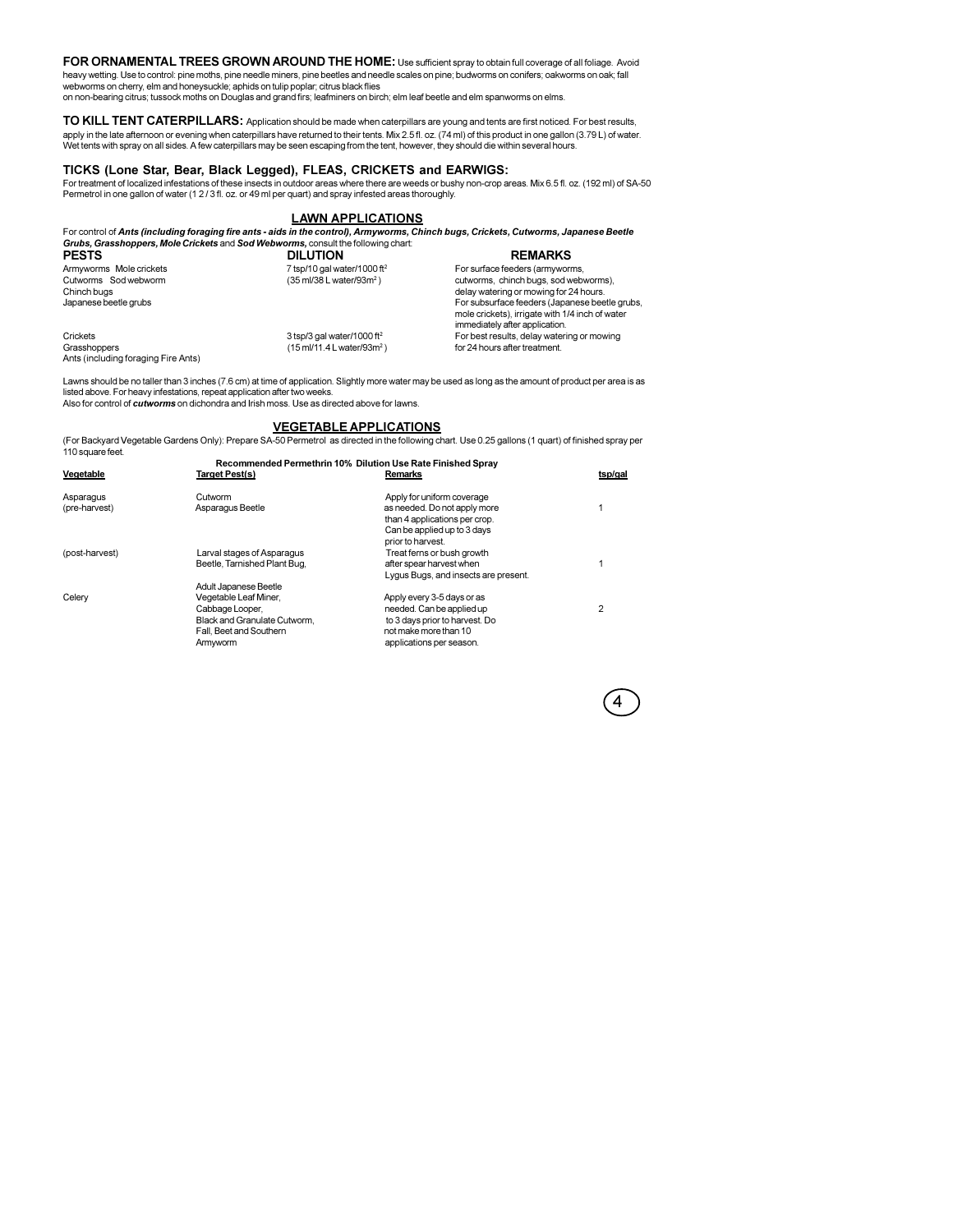| Recommended Permethrin 10% Dilution Use Rate Finished Spray |                                                              |                                          |                |  |
|-------------------------------------------------------------|--------------------------------------------------------------|------------------------------------------|----------------|--|
| Vegetable                                                   | Target Pest(s)                                               | <b>Remarks</b>                           | tsp/gal        |  |
| Cole Crops: Broccoli,                                       | Beet Armyworm,                                               | Apply every 5 days or as needed.         |                |  |
|                                                             | Brussels Sprouts,                                            | Diamond Back Moth,                       |                |  |
|                                                             |                                                              | Can be applied up to one day             | 1              |  |
| Cabbage, Cauliflower                                        | Imported Cabbageworm,                                        | prior to harvest. Do not make            |                |  |
|                                                             | Cabbage-aphid,                                               | more than 8 applications on              |                |  |
|                                                             | Cabbage Looper                                               | Cauliflower, Brussels Sprouts and        |                |  |
|                                                             |                                                              | Broccoli and 10 applications             |                |  |
|                                                             |                                                              | on Cabbage.                              |                |  |
| Eggplant                                                    | Colorado Potato Beetle,                                      | Apply for uniform coverage               |                |  |
|                                                             | Vegetable Leaf Miner                                         | as needed. Do not exceed                 | $\overline{2}$ |  |
|                                                             |                                                              | 16 applications, Can be                  |                |  |
|                                                             |                                                              | applied up to 3 days prior to harvest.   |                |  |
| (foliar application)                                        | <b>Imported Crucifer Weevil</b>                              | Apply as needed. Do not                  | $\overline{2}$ |  |
|                                                             |                                                              | exceed 3 foliar applications.            |                |  |
|                                                             |                                                              | Can be applied up to 22 days             |                |  |
|                                                             |                                                              | prior to harvest.                        |                |  |
| Head Lettuce only                                           | Cabbage Looper, Alfalfa                                      | Apply every 5-10 days as                 |                |  |
| (Do not use                                                 | Looper, Beet Armyworm,                                       | needed. Do not make more                 | 2              |  |
| on leaf lettuce)                                            | Corn Ear Worm and                                            | than 10 applications per                 |                |  |
|                                                             | Tobacco Budworm                                              | season. Can be applied up                |                |  |
|                                                             |                                                              | to 1 day prior to harvest.               |                |  |
| Potatoes                                                    | Beet Armyworm, Colorado                                      | Apply as needed. Do not                  |                |  |
|                                                             | Potato Beetle, Potato                                        | apply more than 12                       | $\overline{2}$ |  |
|                                                             | Leafhopper, Potato Flea                                      | applications. Can be applied             |                |  |
|                                                             | Beetle, Aster Leafhopper,                                    | up to 7 days prior to harvest.           |                |  |
|                                                             | Potato Aphid, Potato Tuberworm,                              |                                          |                |  |
|                                                             | Cabbage Looper, Cutworms,<br>European Corn Borer, Potato     |                                          |                |  |
|                                                             |                                                              |                                          |                |  |
| <b>Peppers</b>                                              | Psyllid, Tarnished Plant Bug<br>Vegetable Leafminer, Cabbage | Apply as needed, but not                 |                |  |
|                                                             | Looper, Fleabeetle, Corn                                     | more than 8 sprays per                   | $\overline{2}$ |  |
|                                                             | Earworm, Pepper Weevil,                                      | season. Can be applied up                |                |  |
|                                                             | European Corn Borer                                          | to 3 days prior to harvest.              |                |  |
| Spinach                                                     | Beet Armyworm, Corn                                          | Apply for uniform coverage               |                |  |
|                                                             | Earworm, Cabbage Looper,                                     | when needed but not more                 | $\mathbf{1}$   |  |
|                                                             | Cutworms, European Corn                                      | than 7 applications per                  |                |  |
|                                                             | Borer, Green Cloverworm                                      | season. Can be applied up                |                |  |
|                                                             | and Leafhoppers                                              | to 7 days prior to harvest.              |                |  |
| Sweet Corn                                                  | Corn Earworm, European                                       | Apply every 5 days and when              |                |  |
|                                                             | Corn Borer, Fall Armyworm,                                   | needed but not more than 6               | $\overline{2}$ |  |
|                                                             | Southern Armyworm                                            | applications per season. Can             |                |  |
|                                                             |                                                              | be applied up to 1 day prior to harvest. |                |  |
| <b>Tomatoes</b>                                             | Beet and Southern Armyworm,                                  | Apply for uniform coverage               |                |  |
| (Do not apply on                                            | Tomato Pinworm, Tomato                                       | when needed but not more                 | 2              |  |
| cherry tomatoes and                                         | Fruitworm, Horn Worms.                                       | than 6 applications per season.          |                |  |
| varieties yielding                                          | Granulate Cutworms,                                          | Can be applied up to date of harvest.    |                |  |
| tomatoes less than                                          | Colorado Potato Beetle, Cabbage Looper                       |                                          |                |  |
|                                                             |                                                              |                                          |                |  |

one inch in diameter.)

 $\circled{5}$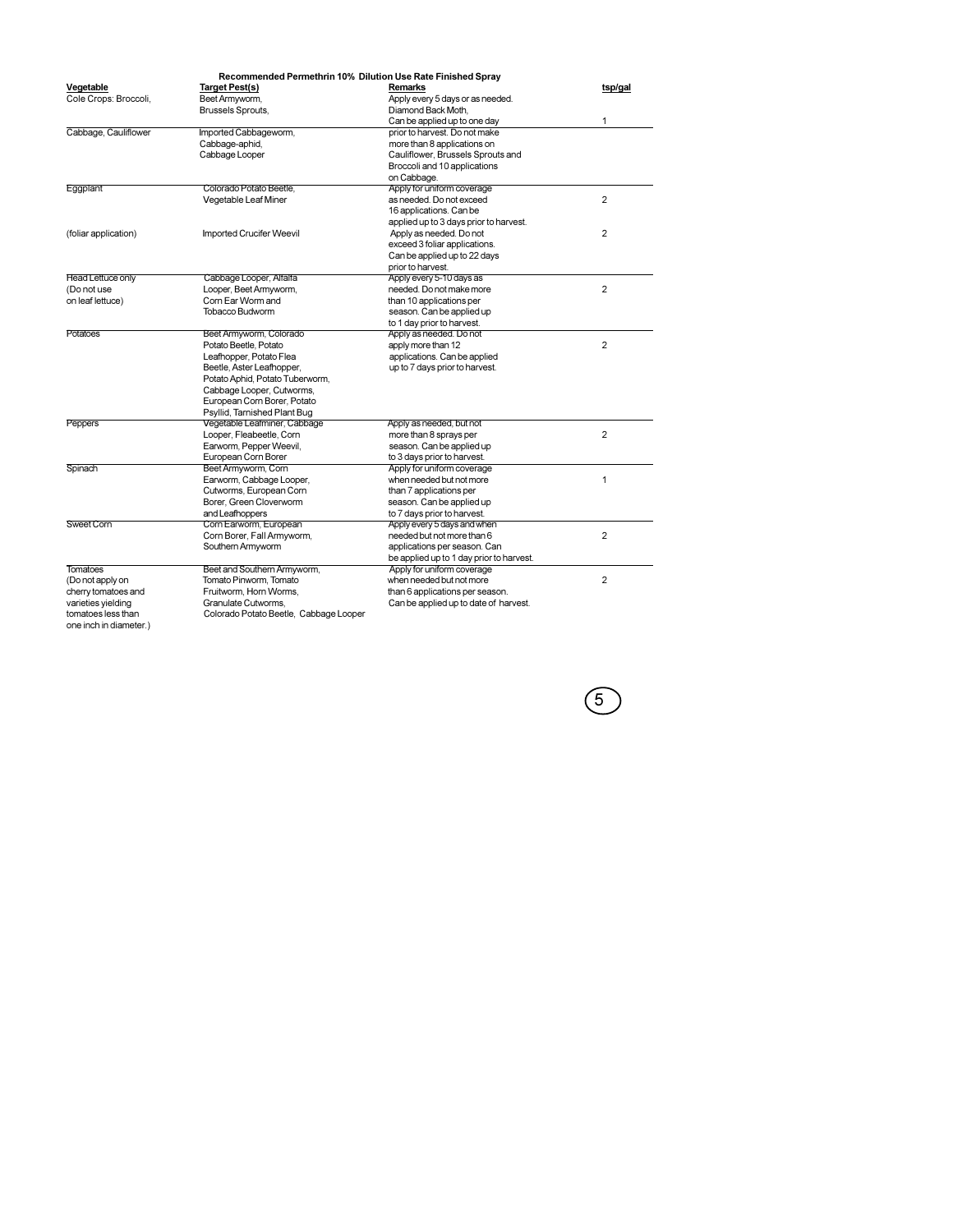### TREE FRUIT AND NUT CROPS GROWN AROUND THE HOME

|                | Apply finished spray to trees to point of run-off. |                                                             |         |  |
|----------------|----------------------------------------------------|-------------------------------------------------------------|---------|--|
| <b>Trees</b>   |                                                    | Recommended Permethrin 10% Dilution Use Rate Finished Spray |         |  |
| (Fruit or Nut) | <b>Target Pest(s)</b>                              | <b>Remarks</b>                                              | tsp/gal |  |
| <b>Almonds</b> | Navel Orange Worm.                                 | Apply when insects appear. Do                               |         |  |
|                | Peach Twig Borer                                   | not make more than 2 applications                           | 3       |  |
|                |                                                    | during hull spilt and 5 applications                        |         |  |
|                |                                                    | per season. Can be applied up to                            |         |  |
|                |                                                    | 7 days prior to harvest.                                    |         |  |
| <b>Apples</b>  | Plum Curculio.                                     | Apply when insects appear. Repeat                           |         |  |
|                | Redbanded Leafroller.                              | as required to maintain control.                            | 3       |  |
|                | Rosyapple Aphid, Spotted                           | Do not make more than 3                                     |         |  |
|                | Tentiform Leafminer.                               | applications per season. Do                                 |         |  |
|                | Tarnished Plant Bug.                               | not apply after petal fall.                                 |         |  |
|                | White Apple Leafhopper.                            |                                                             |         |  |
|                | Oblique-banded Leafroller.                         |                                                             |         |  |
|                | Green Fruitworm                                    |                                                             |         |  |
| Peaches        | Lesser Peachtree Borer,                            | Apply when insects appear.                                  |         |  |
|                | Peach Twig Borer, Plum                             | Do not apply within 7 days of                               | 3       |  |
|                | Curculio, Tarnished Plant                          | Green harvest. Do not make more than                        |         |  |
|                | Bug, Fruit Worm, Oriental                          | 8 applications per season.                                  |         |  |
|                | Fruit Moth                                         |                                                             |         |  |
| Pears          | Pear Psylla                                        | Apply during the dormant through                            |         |  |
|                |                                                    | delayed dormant growth period only.                         | 3       |  |
|                |                                                    | Add if desired, 8 oz. of spray oil to                       |         |  |
|                |                                                    | each gallon of Permethrin 10%                               |         |  |
|                |                                                    | Do not make more than 2                                     |         |  |
|                |                                                    | applications per season.                                    |         |  |
| (summer)       | Pear Psylla, Green                                 | Apply when needed. Do not apply                             |         |  |
|                | Fruitworm, and Codling                             | more than 3 applications per season.                        | 3       |  |
|                | Moth                                               | Can be applied up to 14 days prior to harvest.              |         |  |
|                |                                                    |                                                             |         |  |

# PEST CONTROL USE OUTDOOR AROUND THE HOME

As a surface spray: For use in dog runs to control Fleas and Ticks (adults and larvae): Thoroughly spray infested areas, pet beds, resting quarters, nearby cracks and crevices and localized areas of floor and floor coverin treatment.

For use on exterior walls, screens, door frames, beams, light cords, and similar resting places to control Mosquitoes, Wasps, Gnats, and Skippers: Mix 6.5 oz... per gallon of water. Treat surfaces using coarse wet spray. Applications are limited to spot or crack-and crevice treatments only.<br>DOGS AND LIVESTOCK

#### READ ENTIRE LABEL BEFORE EACH USE. FOR PET USE: USE ONLY ON DOGS

Do not use on dogs under twelve (12) weeks old. Consult a veterinarian before using this product on medicated, debilitated, aged, pregnant or nursing<br>animals. Sensitivities may occur after using any pesticide product for p amounts of water. If signs continue, consult a veterinarian immediately.

### On Dogs to control Fleas, and Ticks:

and a state of

On Dogs to common reas, and Theory and American Start spraying diluted product at the tail moving the dispenser rapidly and making sure that the animal's entire body is covered, including the legs and underbody. While spra and face. Avoid contact with genitalia. Repeat application every two weeks if necessary.

AS A DIP - Mix 3.25 - 5.0 oz. per gallon of water. Wet the dog with water before treatment. Sponge, dip or pour diluted product on the dog until its fur<br>and skin are thoroughly wet, making sure that the animal's entire bod necessary. Do not treat the dog's face.